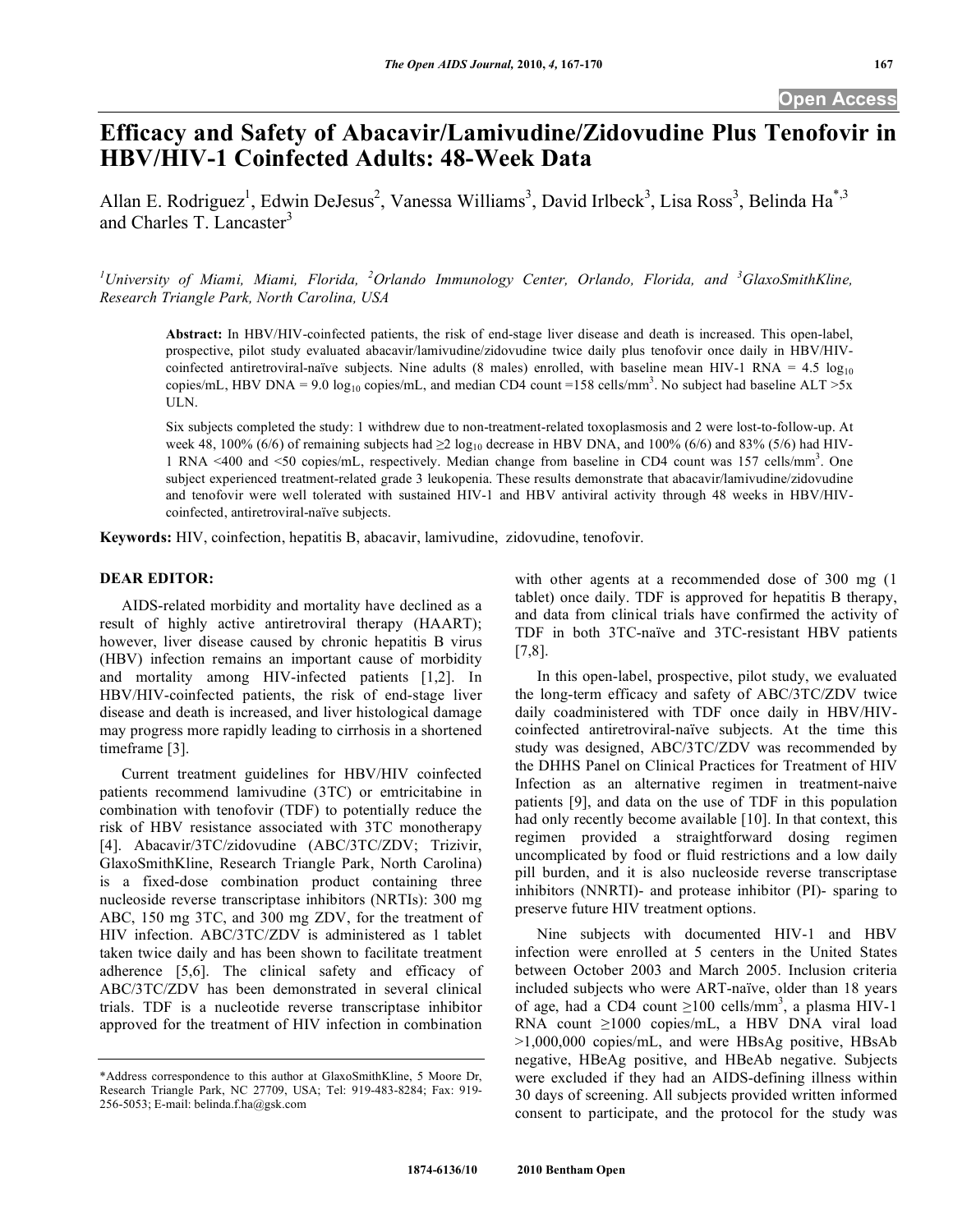approved by the institutional review boards for each study site.

 At each study visit, patients were monitored for adverse events and laboratory abnormalities using routine hematology and clinical chemistry panels that were processed at a central laboratory facility. Medication adherence was documented using pill counts, and measurements of HBV DNA, HIV-1 RNA, and CD4 cell counts were made throughout the study. HIV-1 RNA levels were determined using the Roche Amplicor HIV-1 Monitor COBAS UltraSensitive test (version 1.5; range of detection, 51-75,000 copies/mL) and the standard test (range of detection, 400-750,000 copies/mL). HBV DNA levels were measured using an independently validated real-time PCR assay performed at a central laboratory. Genotypic analyses of baseline HIV and HBV isolates were determined using the TRUGENE HIV-1 Genotyping Kit (Bayer HealthCare LLC, Tarrytown, NY) and an independently validated polymerase chain reaction/sequencing assay (Quest Diagnostics Nichols Institute, San Juan Capistrano, CA), respectively. Phenotypic analysis of baseline HIV isolates was determined using the PhenoSense GT assay (Monogram Biosciences, South San Francisco, CA).

HIV-1 virologic failure was defined as HIV-1 RNA  $\geq$ 400 copies/mL at week 24 or later that was confirmed by a second measurement of HIV-1 RNA  $\geq$ 400 copies/mL less than 4 weeks after the first measurement. Confirmed HBV virologic failure was defined as  $a \leq 2 \log_{10}$  copies/mL decline in HBV at week 24. The primary efficacy endpoint was proportion of subjects with a  $\geq 2 \log_{10}$  copies/mL decrease in HBV DNA viral load at week 48. The analysis population included all enrolled subjects that consumed at least one dose of study drug.

 Of the 9 subjects enrolled, 8 were male and 1 was female. Three subjects were white, 2 were black, and 4 were American Hispanic. The mean age ±standard deviation (SD) was 39.4  $\pm$ 11.06 years. At baseline, the mean  $\pm$ SD HBV DNA viral load was  $9.0 \pm 0.6 \log_{10}$  copies/mL and the mean  $\pm$ SD HIV-1 RNA viral load was 4.5  $\pm$ 0.77 log<sub>10</sub> copies/mL. The median (range) CD4 cell count was 158 cells/mm<sup>3</sup> (97– 596 cells/mm<sup>3</sup>). The median (range) alanine aminotransferase (ALT) level was 55 IU/L (30–144 IU/L). No subject had abnormal (>5 times the upper limit [48 IU/L] of the normal range) ALT levels at baseline. No HIV-1 NRTI mutations were detected in any of the 9 subjects at baseline. Likewise, no mutations were observed at YMDD/M552 or FLLAQ/L528 in the HBV polymerase from any of the 9 subjects at baseline.

 Six subjects completed the study and 3 subjects discontinued the study before week 48: 1 withdrew because of a medical condition unrelated to study drug, and 2 were lost to follow-up. None of the subjects experienced protocoldefined HBV virologic failure. One subject (HIV-1 RNA 740 copies/mL at week 24) was an unconfirmed HIV-1 virologic failure (patient did not return after week 24 visit); no other subject experienced protocol-defined HIV-1 virologic failure.

 The time course of the change from baseline in HIV-1 RNA levels for all 9 subjects is shown in Fig. (**1A**). At week 48, 100% (6/6) and 83% (5/6) of subjects had plasma HIV-1 viral load <400 copies/mL and <50 copies/mL, respectively. The mean change from baseline in HIV-1 RNA levels at week 48 was -2.9 log<sub>10</sub> copies/mL. The median (range) CD4 cell count at week  $48$  was  $356$  cells/mm<sup>3</sup>  $(179-695)$ cells/ $mm<sup>3</sup>$ ) and the median (range) change from baseline in CD4 cell counts was  $157$  cells/mm<sup>3</sup>  $(62-253$  cells/mm<sup>3</sup>).

 Fig. (**1B**) shows the time course of the change from baseline in HBV DNA levels for all 9 subjects. At week 48, 100% (6/6) of subjects had a  $\geq$  log<sub>10</sub> copies/mL decrease in HBV DNA viral load, and the mean  $\pm$ SD decrease in HBV DNA viral load was  $-6.0 \pm 0.98 \log_{10}$  copies/mL. One subject achieved HBeAg seroconversion at week 48. This subject's HBV DNA level and HIV-1 RNA viral load decreased from 8.8 and 4.0  $log_{10}$  copies/mL at baseline to 3.9 and 2.1  $log_{10}$ copies/mL, respectively, at week 48. The subject's ALT level normalized to 11 IU/L from a baseline value of 55 IU/L, and the CD4 cell count increased from 114 cells/mm<sup>3</sup> at baseline to 179 cells/mm<sup>3</sup> at week 48.

 Three subjects each experienced a grade 3 adverse event that was unrelated to study drug: decreased neutrophil counts (1 subject), increased lipase (1 subject), and toxoplasmosis (1 subject who withdrew from the study). A fourth subject, who experienced drug-related grade 3 leukopenia that remained unresolved, continued on study. Three subjects had abnormal ALT levels during the study.

 The results from this prospective pilot study demonstrated that treatment with ABC/3TC/ZDV + TDF was well tolerated with sustained antiviral activity through 48 weeks against HBV and HIV-1 in HBV/HIV-coinfected antiretroviral-naïve subjects. The virological efficacy of ABC/3TC/ZDV + TDF in HBV/HIV coinfected antiretroviral-naïve subjects is consistent with the results reported by Dore, *et al*. [8]. During 48 weeks of therapy with ABC/3TC/ZDV + TDF, a mean  $\pm$ SD decrease of 6.0  $\pm$ 0.98  $log_{10}$  copies/mL in HBV DNA was observed in this study whereas a mean decrease in HBV DNA of  $4.7 \log_{10}$ copies/mL was observed by Dore, *et al*. in antiretroviralnaïve subjects who received antiretroviral therapy regimens containing 3TC and TDF. In this study, HBeAg seroconversion occurred in 1 subject who had good suppression of HBV DNA with normalization of ALT, but little increase in CD4 cells over 48 weeks.

The ABC/3TC/ZDV + TDF regimen is a twice-daily regimen that requires the subject to take 1 tablet of ABC/3TC/ZDV twice daily and 1 tablet of TDF once daily. This pilot study indicated that this regimen provided durable suppression of HIV-1 and HBV in HBV/HIV coinfected antiretroviral-naïve subjects. Importantly, as a NNRTI- and PI-sparing regimen, the possibility of preserving future options for HIV-1 treatment with this regimen remains. Current treatment guidelines either do not recommend this single-class regimen of ABC/3TC/ZDV+ TDF for initiation of HIV therapy due to limited data [11] but indicate that this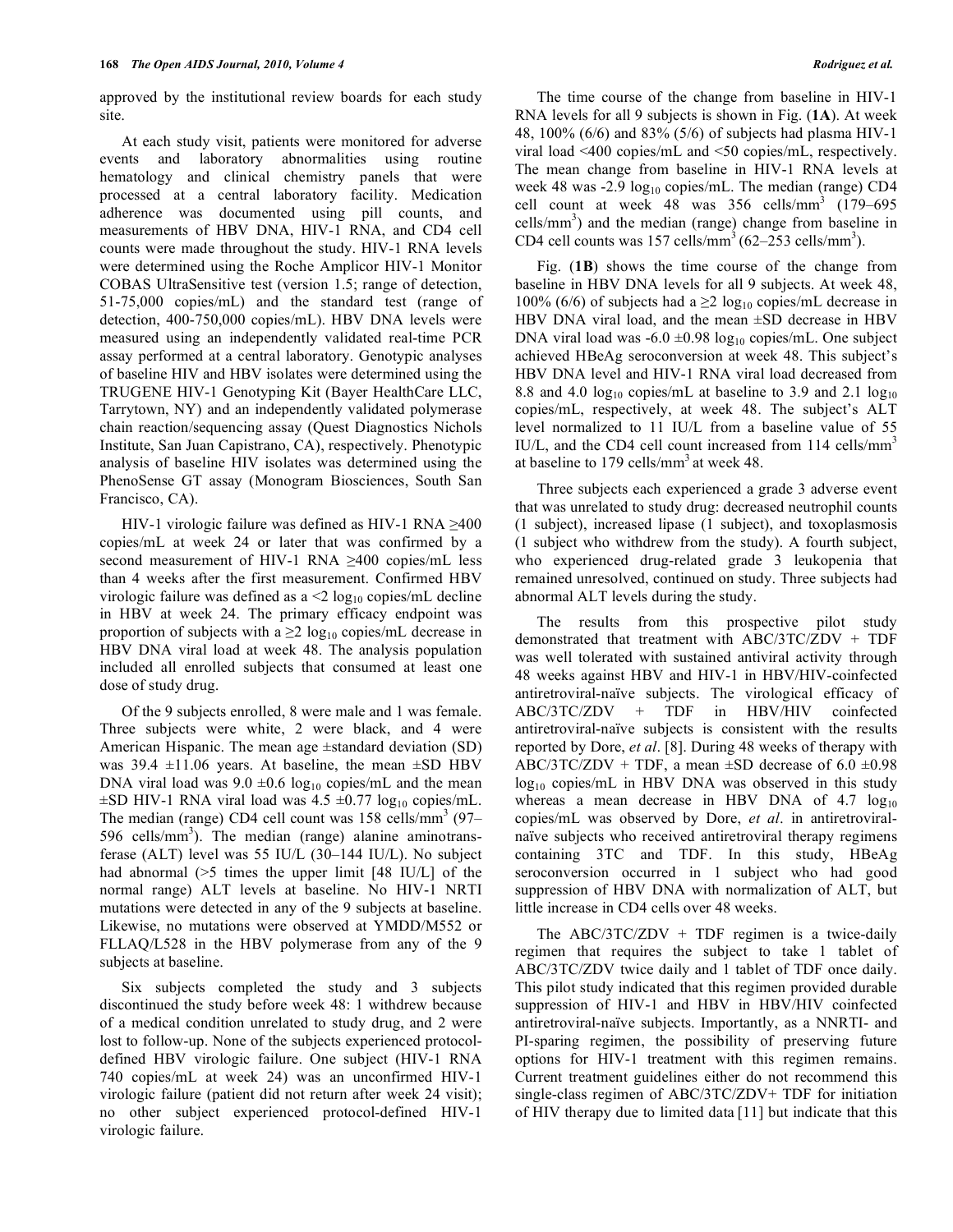

**Fig. (1).** (**A**) HIV-1 RNA levels for nine HBV/HIV-coinfected antiretroviral-naïve subjects treated with ABC/3TC/ZDV + TDF over 48 weeks. (**B**) HBV DNA levels for nine HBV/HIV-coinfected antiretroviral-naïve subjects treated with ABC/3TC/ZDV + TDF over 48 weeks.

regimen can be "considered in special circumstances" [12] as it may represent a viable option for those patients in whom treatment with other conventional regimens may not be feasible due to drug interaction or tolerability issues. Examples of these special circumstances include women of childbearing potential and patients with baseline psychiatric illnesses requiring treatment with other medications that have substantial drug interactions with NNRTIs and/or PIs.

## **AUTHOR DISCLOSURES**

 Dr. Rodriguez receives honoraria from Abbott Laboratories, Gilead Sciences, Pfizer, and Tibotec. Dr. DeJesus receives research support or honoraria from Abbott Laboratories, Boehringer Ingelheim, Bristol-Myers Squibb, Gilead Sciences, GlaxoSmithKline, Hoffman LaRoche Laboratories, Merck, Pfizer, Schering Plough, Tibotec, and Vertex Pharmaceuticals. Vanessa Williams, David Irlbeck, Lisa Ross, and Belinda Ha, PhD, are currently employees of GlaxoSmithKline. Charles Lancaster was an employee of GlaxoSmithKline at the time the study was conducted.

# **ACKNOWLEDGEMENTS**

 This investigator-initiated research was funded by GlaxoSmithKline. We thank Terry Paul, PhD, and Katherine A. DeBruin, PhD, for their writing and editorial assistance in the preparation of the manuscript. We also thank Britt Stancil for statistical support and Bert Torres for programming support.

### **REFERENCES**

[1] Puoti M, Airoldi M, Bruno R, *et al*. Hepatitis B virus co-infection in HIV-infected subjects. AIDS Rev 2002; 4: 27-35.